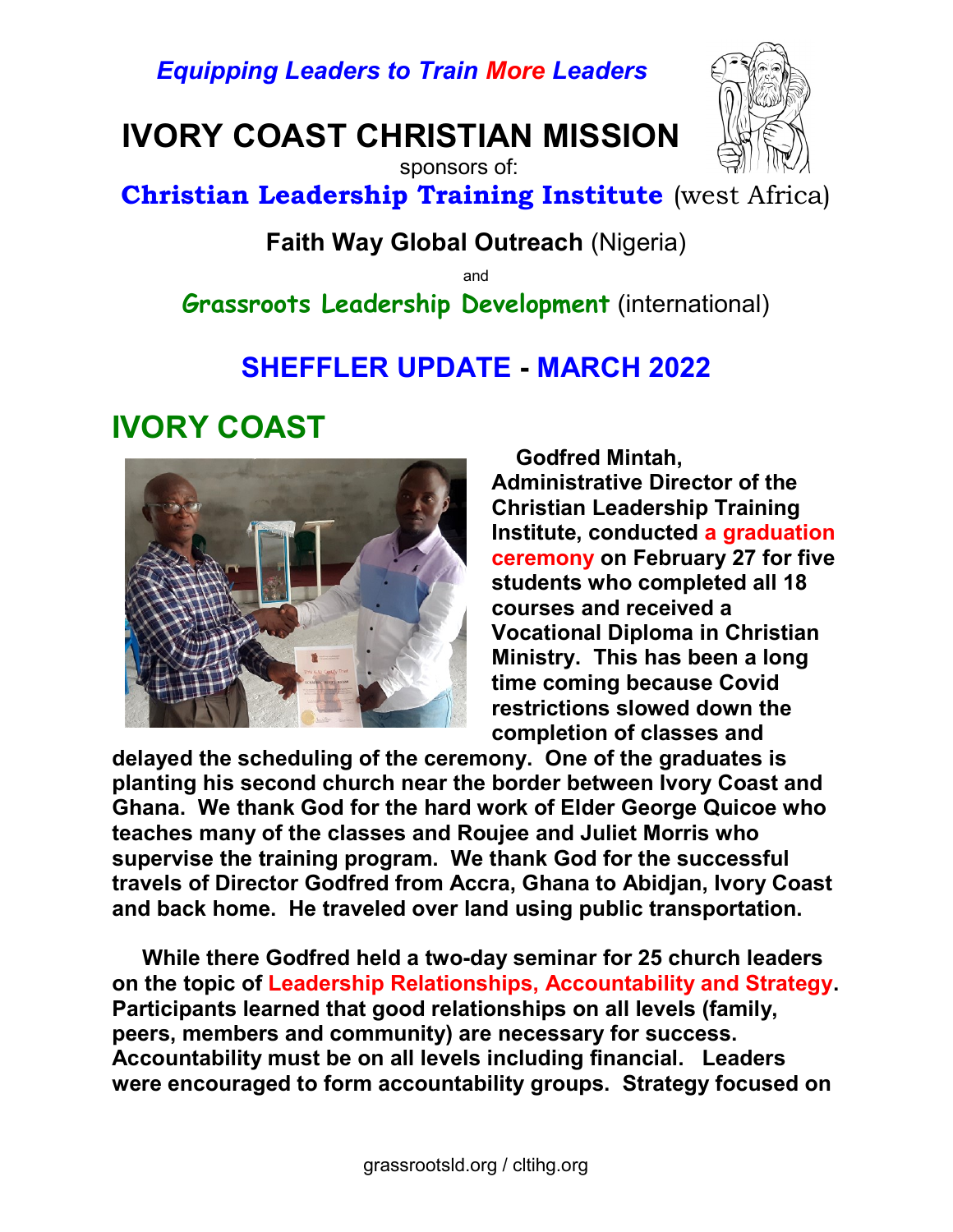being a servant-leader, manager, problem-solver and builder like Nehemiah. Participants asked Godfred to return every year to teach and encourage them.

Please keep Roujee Morris in your prayers. He recently had an adverse reaction to a new medication which put him in the hospital.

# LIBERIA

 Fifteen converts were baptized at Gbah Town Christian Church on March 20. The Easter convention will be held at Bold Dollar Town this year.

# GHANA



 Supervisor Afrifa-Konadu gave special three-day training in church planting strategy to ninety-two extension students at five locations in the Oti and Northern Regions. The strategy involves four phases: First is the discovery of the open field where seed for the Gospel may be sown. This is discovered by looking for a man of peace (Luke 10:1-11). The next phase is to sow the seed through the man of peace and those with whom he has influence. The third phase is to cultivate the seed

through teaching that leads to conversion, commitment and then leadership development. This is the phase where our extension classes are very beneficial. The fourth phase is the harvest where new converts are baptized and mature Christians become disciple makers who grow the church and start more churches using the four phase strategy. A WhatsApp platform is being created to follow up on the training.

 While on the fifteen day journey, Afrifa-Konadu experienced some health issues that were later diagnosed as a heart problem. He is on medication that will hopefully increase the blood flow in his heart and reduce the size of his heart.

 Plans are being made to train more group leaders for the extension classes in April and to conduct the annual Women Enrichment Seminars in May and June.